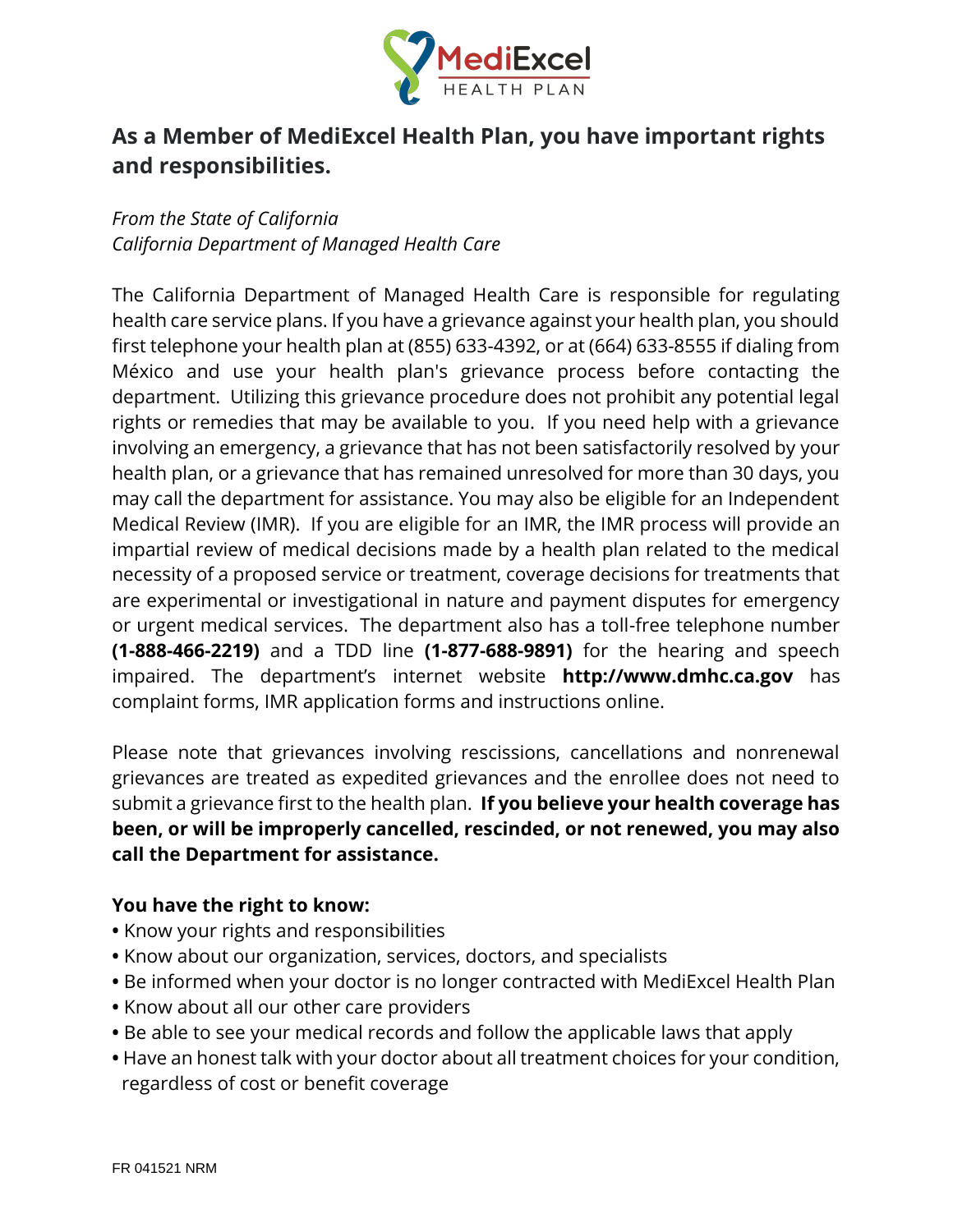

### **You have the right to:**

- **•** Always be treated with respect and recognition of your dignity
- **•** Have your privacy kept safe by everyone in our health plan
- **•** Know that we keep all your information private
- **•** You have the right to be in charge of your health care
- **•** Choose your primary care doctor
- **•** Say no to care from your primary care doctor or other caregivers
- **•** Be able to make choices about your health care
- **•** Make a living will, also called an advance directive
- **•** Voice complaints or appeals about MediExcel Health Plan or the care it offers
- **•** File a grievance if you do not receive services in the language you request

## **You have the right to receive the following range of services:**

- **•** Family planning
- **•** Preventive healthcare
- **•** Minor consent services
- **•** Treatment for sexually transmitted diseases (STDs)
- **•** Emergency care outside of our network
- **•** A second opinion
- **•** Interpreter services at no cost, including services for the hearing-impaired
- **•** Information materials in other formats upon request, such as larger size font

## **You have the right to suggest changes to our health plan:**

- **•** Tell us what you do not like about our health plan
- **•** Tell us what you do not like about the health care you receive
- **•** Question our decisions about your health care
- **•** Tell us what you do not like about our rights and responsibilities policy
- **•** Ask the Department of Managed Health Care for an Independent Medical Review
- **•** Choose to leave our health plan

# **We hope you will work with your doctors as partners in your health care.**

### **You have important responsibilities for your health care:**

- **•** Share with your doctor what he or she needs to know to treat you
- **•** Learn as much as you can about your health, and work with your doctors to agree on your treatment goals
- **•** Follow the treatment plans to which you and your doctors agree
- **•** Follow what the doctor tells you to do to take good care of yourself